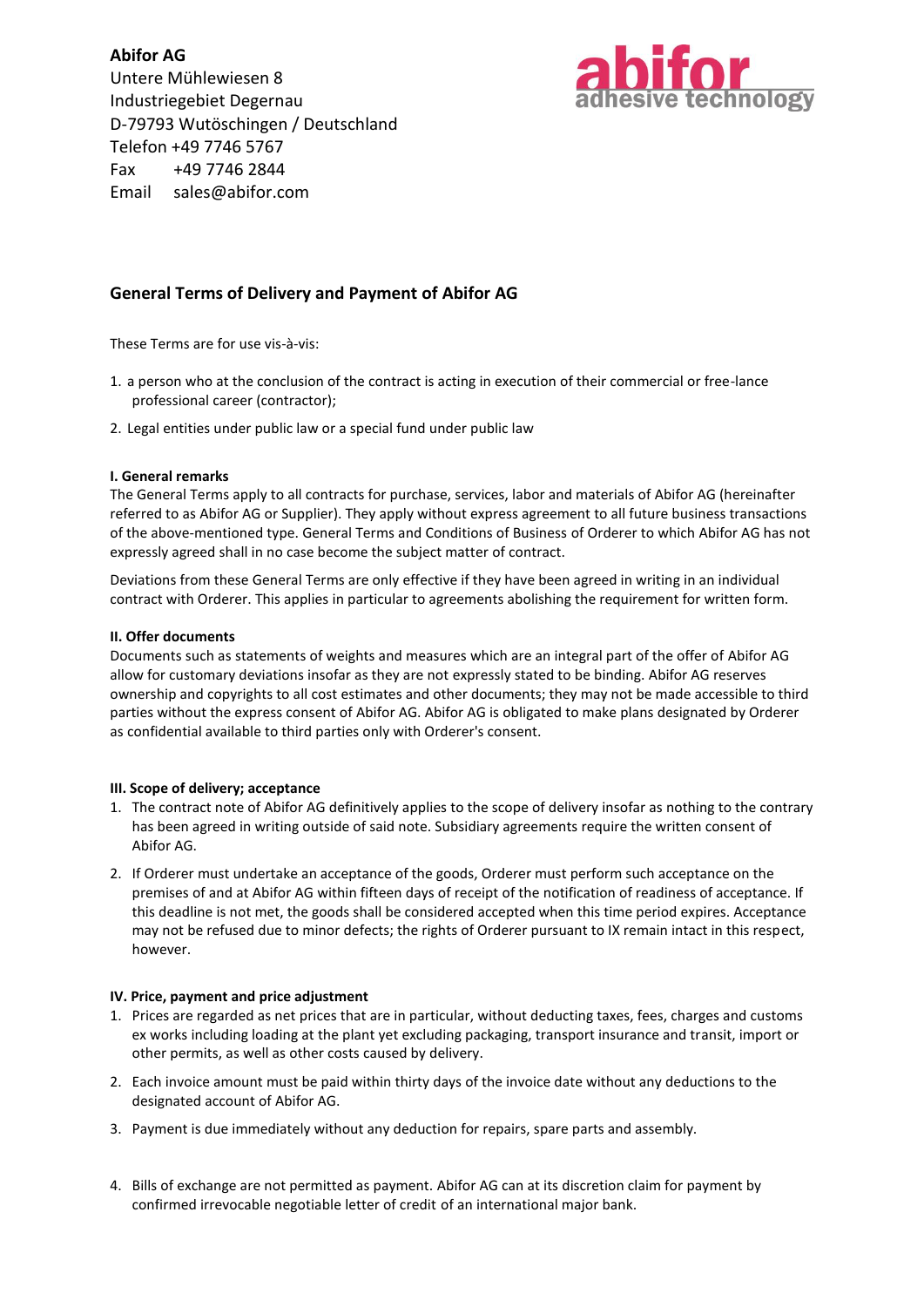

- 5. If Order should default on payment, Supplier shall be entitled to demand immediate payment in cash of all outstanding debts from the business relationship. This right shall not be excluded through deferment of payment or the acceptance of checks. Furthermore, Supplier shall then also be entitled to make outstanding deliveries only on the basis of payment in advance or the provision of securities.
- 6. If the financial standing of Orderer should considerably worsen after the contract is signed, Supplier can also withdraw from the contract insofar as Orderer is not willing or able to match payment with delivery or provide security.
- 7. Orderer can only offset such receivables as are uncontested or legally established.
- 8. If Orderer is in default of payment, Abifor AG shall charge default interest amounting to EURIBOR plus 5 %. The proof of higher or lower damage remains permissible.
- 9. Supplier reserves the right to adjust prices if wage rates or material prices should change between the time the offer is made and the fulfillment of the contract. Prices shall moreover be adequately adjusted if the delivery period is subsequently extended for reasons for which Orderer is responsible, or if the type or scope of the agreed services or service undergo a change, or if the material or the execution undergo a change because the documents provided by Orderer did not match the actual conditions or were incomplete.

#### **V. Delivery dates; delays**

- 1. The agreed delivery dates apply only under the assumption that all details of the order are clarified in due time and all obligations of Orderer are fulfilled in due time, such as providing the necessary official permits, issuing a letter of credit or making a down payment.
- 2. If, once the contract is signed, the delivery is delayed due to acts of God, such as war, force majeure, national unrest, forces of nature or other unforeseeable events for which Abifor AG cannot be held responsible, such as industrial action, interruption of operations for which Abifor AG is not responsible, etc., the delivery period shall be extended by the duration of the obstruction and by a reasonable start-up period.
- 3. If Abifor AG should not be able or expected to fulfill its obligations due to an obstruction stated in Section 2 above, it can withdraw from the contract; Orderer has the same right, if the delay makes acceptance unreasonable for Orderer.
- 4. If Abifor AG should default, Orderer can withdraw from the contract following a reasonable period set by Orderer in writing. The same applies if Abifor AG should not be able to fulfill its obligations for reasons attributable to Abifor AG.
- 5. A right of withdrawal to which Orderer or Abifor AG is entitled pursuant to Subparagraphs 3 and 4 above always covers only that portion of the contract not yet fulfilled. Insofar as partial deliveries or services rendered for Orderer are unusable, Orderer is also entitled to withdraw with regard to these parts.
- 6. All other claims against Supplier with regard to delay are excluded insofar as Supplier is not culpable owing to violation of essential contractual obligations, intent or gross negligence.

#### **VI. Transfer of risk; consignment**

Risk is transferred to Orderer when the goods are handed over to the carrier or forwarding agent, but at the latest when they leave the plant. The Incoterms in the version effective at the time the contract is signed shall apply. Goods reported as ready for shipment must be picked up by the agreed delivery date at the latest; otherwise Abifor AG shall store them at the expense and risk of Orderer and charge for them as delivered ex works. Abifor AG is entitled to make and charge for partial deliveries. Delivered items must be received even if they exhibit minor defects; this does not affect the rights pursuant to Section IX.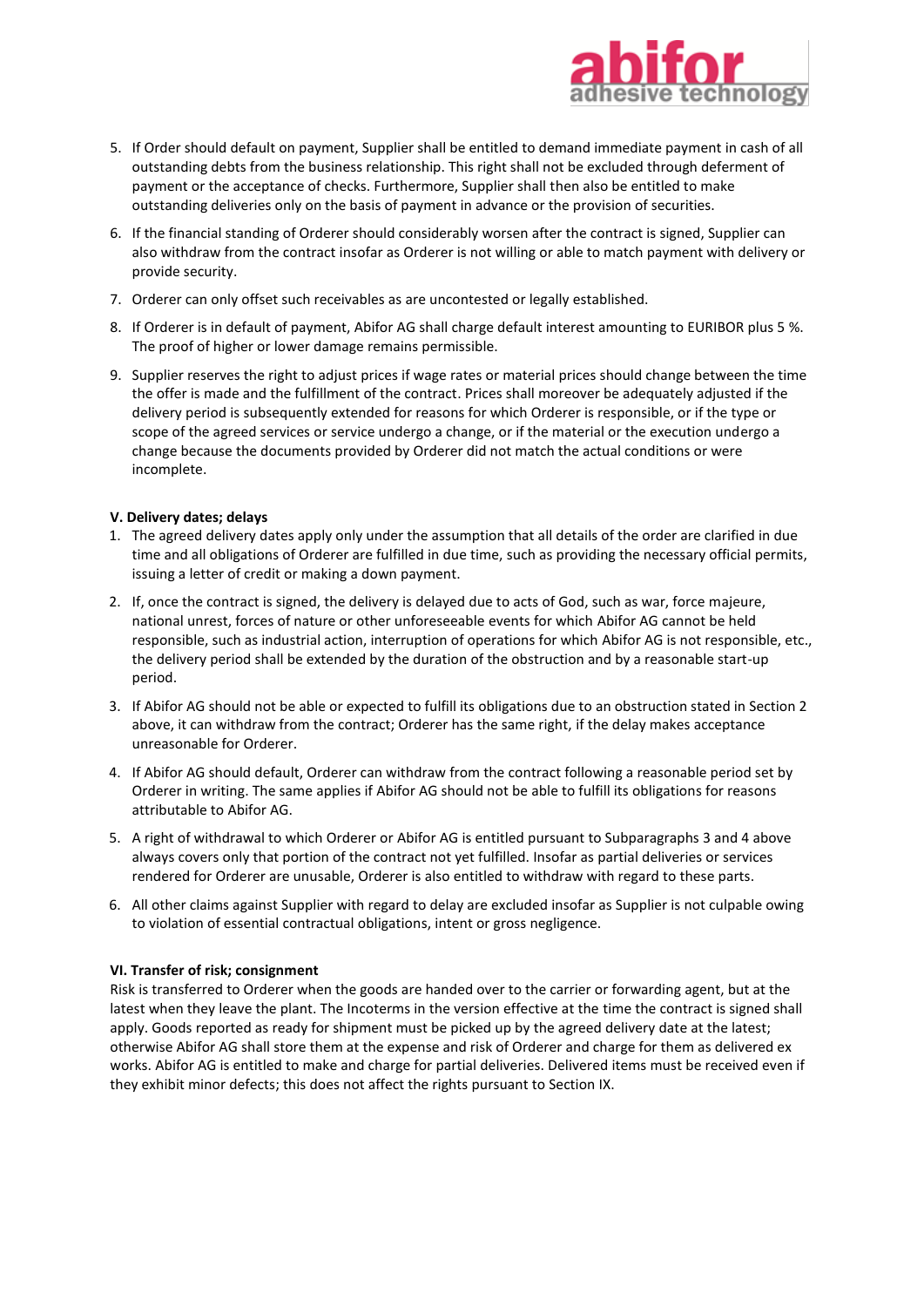

## **VII. Title retention**

- 1. Abifor AG retains ownership of the delivered goods until all claims due to Abifor AG from the business relationship and still outstanding, on whatever legal grounds, are fully settled.
- 2. Orderer is entitled to process or combine products from Abifor AG with other products within the scope of its proper business operations. Abifor AG acquires co-ownership to the items produced through such processing or combination in order to ensure its claims stated in Section VIII.1., which co-ownership

Orderer now transfers to Abifor AG. Orderer must hold in safe custody free of charge the items to which Abifor AG has co-ownership as an accessory contractual obligation. The extent of our co-ownership shall be determined by the ratio of the value the product from Abifor AG has to the item created by the combination at the time they are combined.

- 3. Orderer is entitled to a right of resale for cash or with retention of title in the ordinary course of business. Orderer now transfers all claims with ancillary rights arising from the resale to Abifor AG. If products belonging to Abifor AG are resold together with other goods, then the purchase price claim is transferred to Abifor AG in the amount of the price of the products from Abifor AG. The transferred claims serve as security for all claims pursuant to Section VIII.1. Orderer is entitled to collect the transferred claims. The rights stated in this section can be revoked if Orderer does not properly fulfill all Orderer's contractual obligations toward us, especially if Orderer should default on payment. These rights shall expire without express revocation if Orderer ceases to make payment for longer than merely temporarily. Upon request of Abifor AG, Orderer must declare without delay in writing who has purchased the goods to which Abifor AG retains title or co-ownership and state the claims arising from the sale, as well as issuing at Orderer's own expense a public notarized deed on the transfer of claims to Abifor AG.
- 4. Orderer is not entitled to otherwise dispose of the items to which Abifor AG retains title or co-ownership, nor of the claims transferred to the latter. Orderer must inform Abifor AG without delay of attachments or other impairment of rights to the items or claims belonging in full or in part to Abifor AG. Orderer shall bear all the expenses required to keep third parties from gaining access to the goods to which title has been retained or which is pledged as security and to replace the item, insofar as they cannot be collected from third parties.
- 5. In the event of default of payment or culpable violation of other contractual obligations of Orderer, Abifor AG is entitled to demand restitution of the goods to which Abifor AG has reservation of title or coownership. If Abifor AG should exercise this right, then this shall only constitute withdrawal from contract if Abifor AG has expressly so declared in writing – regardless of any other mandatory legal provisions. If the value of the securities existing for Abifor AG exceeds the total claims by more than ten percent, then Abifor AG shall, at Orderer's request, release securities of its own choice to this extent.
- 6. If the retention of title is not effective according to the law in whose area the goods are situated, then a security corresponding to the retention of title in this area shall be considered as agreed. If the cooperation of Orderer is necessary for the formation of such rights, then Orderer must take all action necessary to establish and maintain such rights.
- 7. If according to the law in whose area the goods are situated, the agreement of a further retention of title provision is permissible (for example, the advance assignment of claims of the purchaser arising from a resale of the goods delivered by Abifor AG), said purchaser shall make an agreement of this nature with Abifor AG upon request.

# **VIII. Complaints due to incorrect, defective or incomplete deliveries**

Complaints must be indicated to Abifor AG without delay, in the case of obvious defects, within eight days, indicating all necessary details, such as type of device, number of device and type of failure.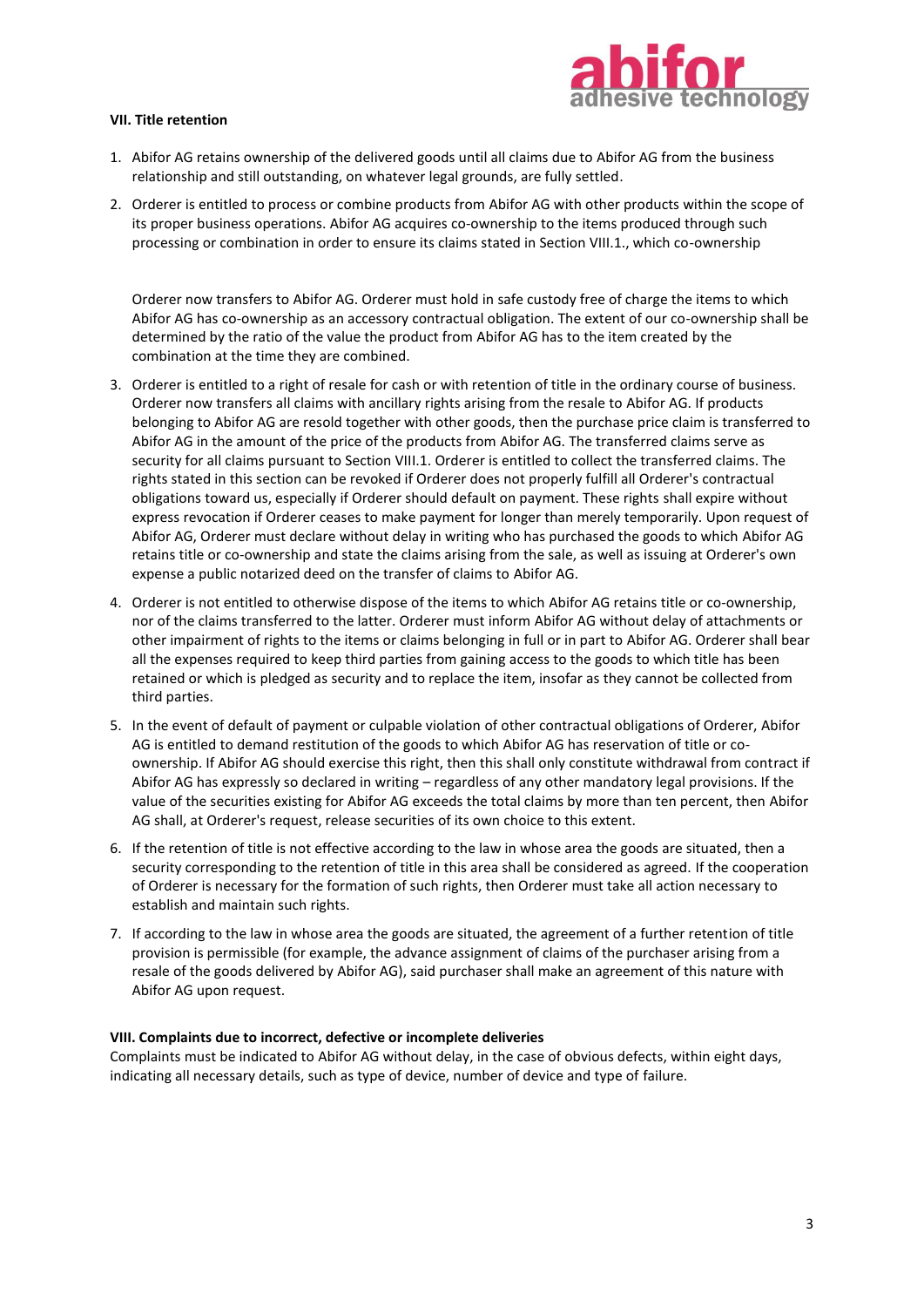

# **IX. Liability for defects**

- 1. Supplier is obligated to remedy all defects or deviations in the goods based on a defect in design, material or workmanship.
- 2. The warranty period amounts to twelve months. If the daily operating time of the delivery item exceeds the agreed framework, the period shall be reduced accordingly.
- 3. If, within the period of limitation, there should be a material defect whose cause was present at the time of risk transfer, Supplier can undertake supplementary performance by choosing either to eliminate the defect or to deliver an item free of defects. The faulty product must be sent to Supplier for repair, or to the closest after-sales service point approved by Supplier for the respective product territory. The cost of the cheapest shipment to and from the delivery address agreed with Orderer for the original delivery of the products domestically shall be borne by Supplier if the complaint should prove to be justified. The defect will be remedied by replacement or repair of the defective products on Supplier's premises. Defects will be remedied on site only within the scope of special agreements. Supplier shall continue to retain title to the replaced goods.
- 4. Liability for material defects is excluded if the product has been modified by other parties or if parts of third-party origin have been incorporated, unless there is no causal relationship between the defect and the modifications and if regulations for shipment, packaging, installation, treatment, use, maintenance or repair by unauthorized third parties have not been observed, or if Orderer has performed faulty assembly or commissioning or if it is a case of excessive stress.
- 5. Natural wear and damage through improper treatment are not included in the material defect liability. In particular, Supplier shall not be liable for modifications of the state or mode of operation of the product through improper storage or unsuitable production facilities, as well as climatic or other effects. The warranty does not cover defects based on faulty design or the choice of unsuitable materials insofar as Orderer has specified the design or the material. We shall assume no liability for parts provided by Orderer.
- 6. Orderer must give Supplier or a third party bound to the guarantee sufficient time and opportunity for the performance of the warranty services. Orderer is entitled to undertake such work with Supplier's consent. The expenses necessary for subsequent performance shall be borne by Supplier in reasonable proportion of the value of the item in a state free of defects to the significance of the defect and/or the possibility of achieving a different kind of supplementary performance; Orderer shall bear further expenses.
- 7. Warranted characteristics are only those expressly designated as such in the order confirmation or the specifications. This warranty applies at the longest until the termination of the warranty period. If an acceptance inspection has been agreed, the warranty is considered fulfilled if the proof of the respective characteristic has been provided at this inspection. If the warranted characteristics are only partly fulfilled or not at all, Orderer shall first be entitled to immediate reworking by Supplier. To this end, Orderer must grant Supplier the necessary time and opportunity. If the reworking is only partially successful or not at all, then Orderer shall be entitled to the damage compensation agreed for this case or, if no such agreement has been made, to a reasonable price discount. If the defect is so grave that it cannot be remedied within a reasonable period of time, and if the deliveries or services are no longer suitable for the declared purpose, or if their suitability is substantially impaired, Orderer shall have the right to refuse to accept the defective part or, if Orderer considers a partial acceptance economically unreasonable, to withdraw from the contract. Supplier can only be obligated to refund those amounts paid for the parts affected by the withdrawal.
- 8. Supplier shall only be liable for Orderer's claims based on defective advice or the like, or due to violation of any accessory obligations, in cases of intent or gross negligence.
- 9. The limitation period shall not be renewed during the time required for supplementary performance. It shall not begin anew.
- 10. If the supplementary performance should be to no avail, Orderer can withdraw from the contract or reduce the remuneration.
- 11. Further rights based on defects especially contractual or non-contractual claims to damage compensation not originating in the goods themselves – are excluded to the extent stated in Subparagraph XI (see exclusion of liability).